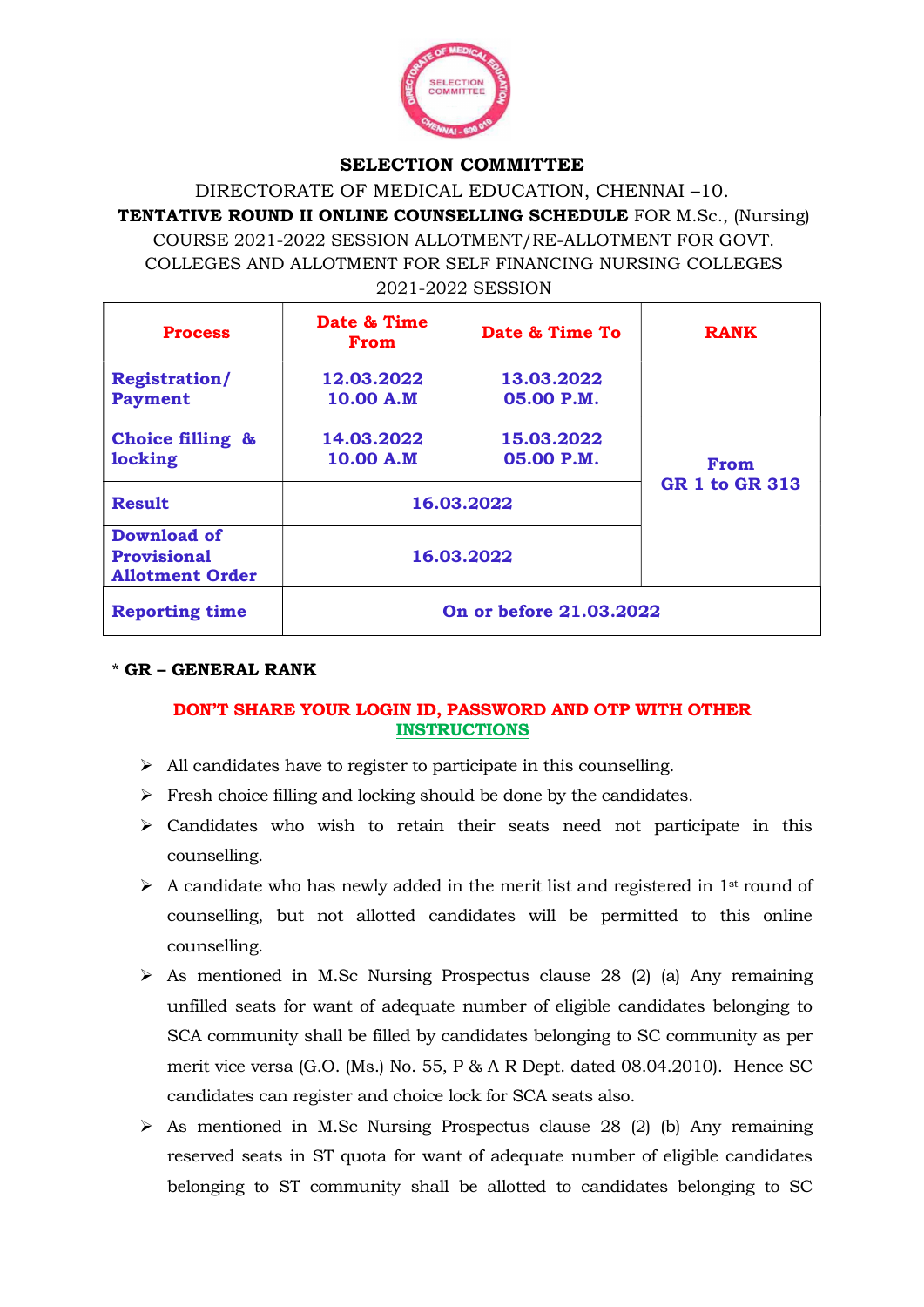community as per merit (G.O. (Ms.) No. 77 H & FW Dept. dated 24.02.2011. Hence SC candidates can register and choice lock for ST seats also.

- $\triangleright$  As mentioned in M.Sc., Nursing Prospectus clause 28 (2) (c), any remaining unfilled seats in BCM community for want of adequate number of eligible candidates after exhausting the merit list shall be filled up on merit basis by candidates belonging to BC community without exceeding the quota for BC community as a whole (G.O. (Ms.) No. 30 H & FW Dept. Dated 18.01.2012). Hence BC candidates can register and choice lock for BCM seats also.
- $\triangleright$  Candidates participating by online counselling for M.Sc., Nursing Course will have to remit a non-refundable amount of Rs. 500/- through online as processing fee via Debit Card /Credit Card /Net Banking. The candidates who have already paid need not pay again.
- $\triangleright$  Candidates should be vigilent while choice filling.
- $\triangleright$  Vacancy position for the Course will be available on websites.
- $\triangleright$  Selection committee does not take responsibility of Connectivity error.
- Re-allotment/Allotment will be made by the ONLINE COUNSELLING on the basis of rank by applying the rule of reservation.

#### ANTICIPATED SEATS

- $\triangleright$  If a candidate wants re-allotment, then his/her allotted seat (which was allotted and reported in 1st phase of counselling) will be considered as "Anticipated Vacancy". The Anticipated vacancy and existing vacancies will be displayed for other candidates during choice filling in this phase. So the candidates who are willing for re-allotment, they must register.
- $\triangleright$  Those who are not willing for re-allotment need not participate this counselling. Their status of seats (which was allotted in 1st phase of counselling) will be considered as RETAINED.
- $\triangleright$  Option once given during the online counselling cannot be changed later. Request for change of Branch / College, from one to another is not permitted after an option has been exercised at the time of admission.
- $\triangleright$  Candidates selected for admission should give a self-declaration form at the time of the reporting to the concerned College that he / she is liable for forfeiture of selection / admission if suppression of facts, mis-interpretation is found at any time during or after the admission to the course.
- $\triangleright$  Candidates should pay the tuition fee and then download their provisional allotment order and join the course in the concerned Colleges on or before the date and time specified in the allotment order.
- $\triangleright$  Re-allotted candidates need not pay the tuition fee again.